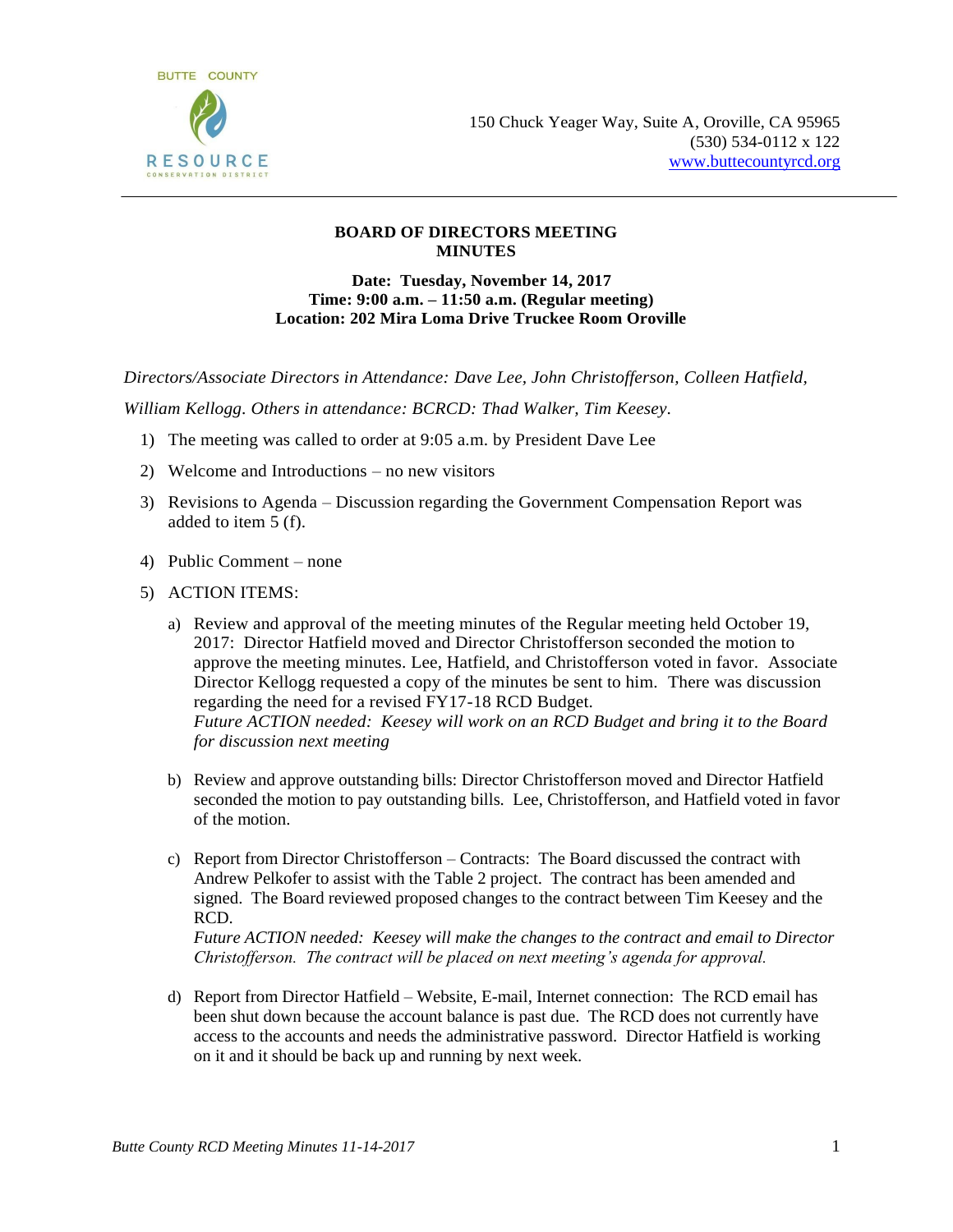The RCD has not heard back from Chuck (website consultant). Director Hatfield made a motion to have Thad work with Chuck to migrate the website content to a wordpress site that RCD staff can manage. Director Christofferson seconded the motion, and the motion passed unanimously.

The internet through Digital Path will be \$65.95/month or there is a discount if you purchase it for a year. Director Christofferson made a motion to purchase internet access for the RCD office for a year, Director Lee seconded the motion, and the motion passed unanimously.

There was discussion about the need for a large amount of online storage, such as DropBox, so that staff and consultants can back up work products. There was discussion about the need for a computer and the Board agreed to have Keesey get bids and purchase a computer. Thad will transfer files and assist with setting up the computer.

Chuck suggested that the RCD use social media, such as Facebook, more to its advantage. Thad does not have the login or password.

*Future ACTION needed: Thad will get a bid from Chuck to migrate the website to wordpress. If the bid is within the DOC FAP budget for the website, then Thad will proceed to work with Chuck on migrating the site. Keesey will get bids to purchase a computer and send them to John and Thad for review. If a computer that meets the needs of the RCD that is under \$1,000 is found, then it will be purchased. Colleen will see if Kelly or Mary Thompson know the facebook login and password.*

e) Procurement Policy: The Board has not had time to review the policies from other RCD's that Keesey sent out for review.

*Future ACTION Needed: Keesey will develop a procurement policy based on the policies he has received from other RCD's and send it out to the Board for review and approval at the next meeting.*

f) Special District Financial Transaction Report – Audit by Controller's Office, Nov. 16, 2017- Government Compensation Report – Director Christofferson: The Special District FTR was not submitted in time because the RCD does not currently have access to the financial information needed to develop the report. The next report will be due in January. The RCD does not need to submit a Government Compensation Report because the RCD does not have any employees and the Board members are not elected officials. Therefore, the Audit was not needed and was cancelled. Director Christofferson did submit a report with current Director information

*Future ACTION Needed: Director Lee will get the RCD's computer back from the Sheriff's office and work with the bookkeeper to get Quickbooks up to date. The report that Director Christofferson developed with current Director information needs to be put on the new computer.*

- g) Creation of a Pay Pal Account Thad Walker: Walker explained that the RCD needs a Pay Pal account in order to make receiving payments from the Forest Service easier. There is no charge to set up a Pay Pal account. Colleen made a motion to have Walker set up a Pay Pal account, seconded by Director Christofferson, and the motion passed unanimously. *Future ACTION Needed: Walker will set up a Pay Pal account.*
- h) Invoice Policy/format and accounting: The RCD will use the Quickbooks format for invoicing and accounting.